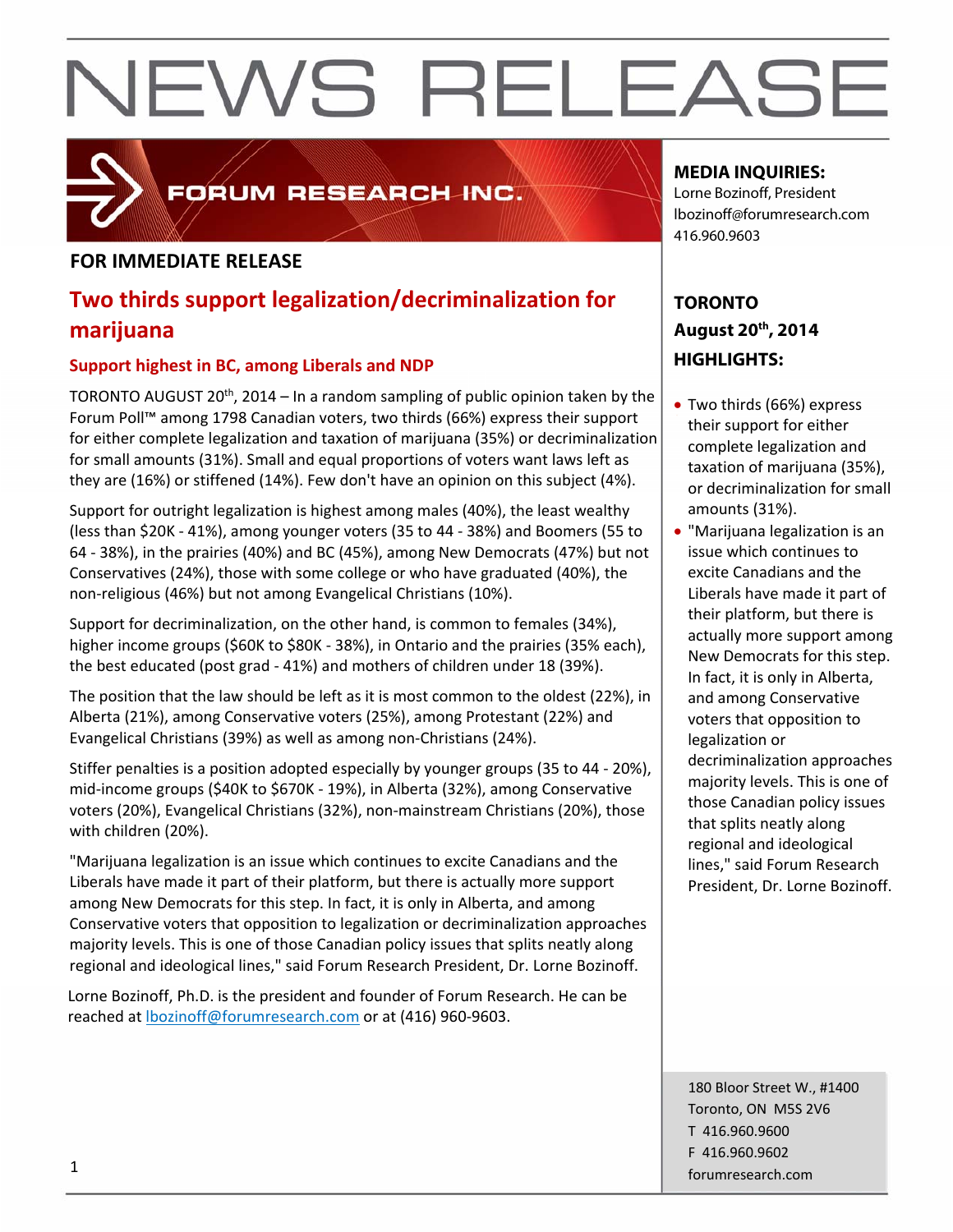## **Methodology**

The Forum Poll™ was conducted by Forum Research with the results based on an interactive voice response telephone survey of 1798 randomly selected Canadians 18 years of age and older. The poll was conducted on August 18‐19th, 2014.

FORUM RESEARCH INC.

Results based on the total sample are considered accurate ±2%, 19 times out of 20. Subsample results will be less accurate. Margins of error for subsample (such as age, gender) results are available at www.forumresearch.com/samplestim.asp

Where appropriate, the data has been statistically weighted by age, region, and other variables to ensure that the sample reflects the actual population according to the latest Census data.

This research is not necessarily predictive of future outcomes, but rather, captures opinion at one point in time. Forum Research conducted this poll as a public service and to demonstrate our survey research capabilities. Forum houses its poll results in the Data Library of the Department of Political Science at the University of Toronto.

With offices across Canada and around the world, 100% Canadian‐owned Forum Research is one of the country's leading survey research firms. This Forum Poll™and other polls may be found at Forum's poll archive at www.forumresearch.com/polls.asp

#### *Marijuana Decriminalization / Legislation Opinion Trending*

| %                       | Sample | Should be<br>legalized<br>and<br>taxed | Should be<br>decriminalized<br>for small<br>amounts | The law<br>should<br>be left<br>as it is | <b>Penalties</b><br>should be<br>increased | Don't<br><b>Know</b> |
|-------------------------|--------|----------------------------------------|-----------------------------------------------------|------------------------------------------|--------------------------------------------|----------------------|
| August 18-19th,<br>2014 | 1798   | 35                                     | 31                                                  | 16                                       | 14                                         | $\overline{4}$       |
| August 24th, 2013       | 1189   | 36                                     | 34                                                  | 15                                       | 13                                         | 3                    |
| Nov. 19th, 2012         | 1849   | 33                                     | 32                                                  | 17                                       | 15                                         | 3                    |
| Dec. 13th, 2011         | 1160   | 40                                     | 26                                                  | 20                                       | 11                                         | $\overline{2}$       |

### **MEDIA INQUIRIES:**

Lorne Bozinoff, President lbozinoff@forumresearch.com 416.960.9603

**TORONTO August 20th, 2014** 

180 Bloor Street W., #1400 Toronto, ON M5S 2V6 T 416.960.9600 F 416.960.9602 example to the contract of the contract of the contract of the contract of the contract of the contract of the contract of the contract of the contract of the contract of the contract of the contract of the contract of the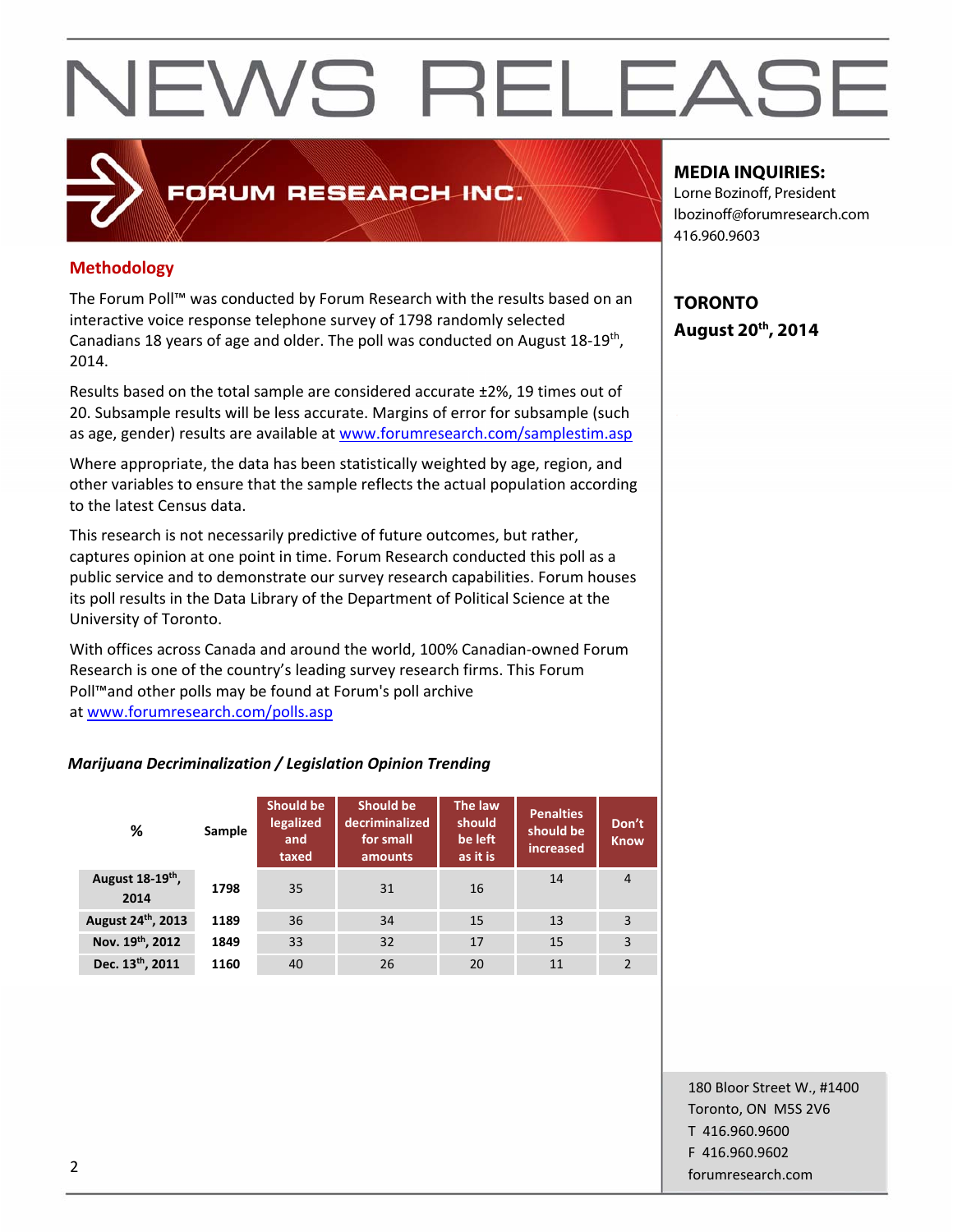## *Government's Actions Towards Marijuana*

*'How do you think the government should deal with marijuana: legalize and tax it, decriminalize small amounts, leave the law as it is, or increase penalties?'*

FORUM RESEARCH INC.

#### *[All Respondents]*

#### *Age / Gender*

| %                                                | <b>Total</b>   | $18 -$<br>34 | $35 -$<br>44   | 45-<br>54 | $55 -$<br>64   | $65+$ | <b>Male</b>    | Female |
|--------------------------------------------------|----------------|--------------|----------------|-----------|----------------|-------|----------------|--------|
| Sample                                           | 1798           | 121          | 172            | 336       | 491            | 678   | 878            | 920    |
| It should be legalized and taxed                 | 35             | 35           | 38             | 34        | 38             | 30    | 43             | 27     |
| It should be decriminalized for<br>small amounts | 31             | 31           | 30             | 31        | 32             | 31    | 27             | 34     |
| The law should be left as it is                  | 16             | 15           | 9              | 18        | 17             | 22    | 15             | 16     |
| Penalties should be increased                    | 14             | 12           | 20             | 14        | 9              | 13    | 12             | 15     |
| Don't know                                       | $\overline{4}$ | 6            | $\overline{4}$ | 3         | $\overline{4}$ | 3     | $\overline{2}$ | 6      |

#### *Region / Language*

| %                                                   | <b>Total</b>   | Atl | Que            | ON  | Man/Sask | AB             | <b>BC</b>    | <b>English</b> | <b>French</b> |
|-----------------------------------------------------|----------------|-----|----------------|-----|----------|----------------|--------------|----------------|---------------|
| Sample                                              | 1798           | 132 | 440            | 626 | 144      | 190            | 266          | 1408           | 390           |
| It should be legalized<br>and taxed                 | 35             | 33  | 39             | 30  | 40       | 28             | 45           | 34             | 37            |
| It should be<br>decriminalized for<br>small amounts | 31             | 31  | 32             | 35  | 35       | 16             | 29           | 30             | 33            |
| The law should be left<br>as it is                  | 16             | 16  | 14             | 17  | 13       | 21             | 13           | 16             | 15            |
| <b>Penalties should be</b><br>increased             | 14             | 15  | 13             | 11  | 6        | 32             | 12           | 14             | 13            |
| Don't know                                          | $\overline{4}$ | 6   | $\overline{2}$ | 6   | 5        | $\overline{4}$ | $\mathbf{1}$ | 5              | $\mathbf{1}$  |

#### *Federal Vote Preference*

| ℅                                                | <b>Total</b>   | <b>Cons</b> | Lib | <b>NDP</b>     | Green | <b>Bloc</b> | <b>Other</b><br><b>Parties</b> |
|--------------------------------------------------|----------------|-------------|-----|----------------|-------|-------------|--------------------------------|
| Sample                                           | 1798           | 542         | 649 | 274            | 110   | 74          | 69                             |
| It should be legalized and taxed                 | 35             | 24          | 38  | 47             | 42    | 36          | 32                             |
| It should be decriminalized for small<br>amounts | 31             | 29          | 34  | 32             | 27    | 39          | 17                             |
| The law should be left as it is                  | 16             | 25          | 13  | 9              | 19    | 12          | 15                             |
| Penalties should be increased                    | 14             | 20          | 10  | 11             | 7     | 11          | 33                             |
| Don't know                                       | $\overline{4}$ | 2           | 5   | $\mathfrak{p}$ | 4     | 1           | 3                              |

180 Bloor Street W., #1400 Toronto, ON M5S 2V6 T 416.960.9600 F 416.960.9602 **forumresearch.com 3** 

#### **MEDIA INQUIRIES:**

Lorne Bozinoff, President lbozinoff@forumresearch.com 416.960.9603

### **TORONTO August 20th, 2014**